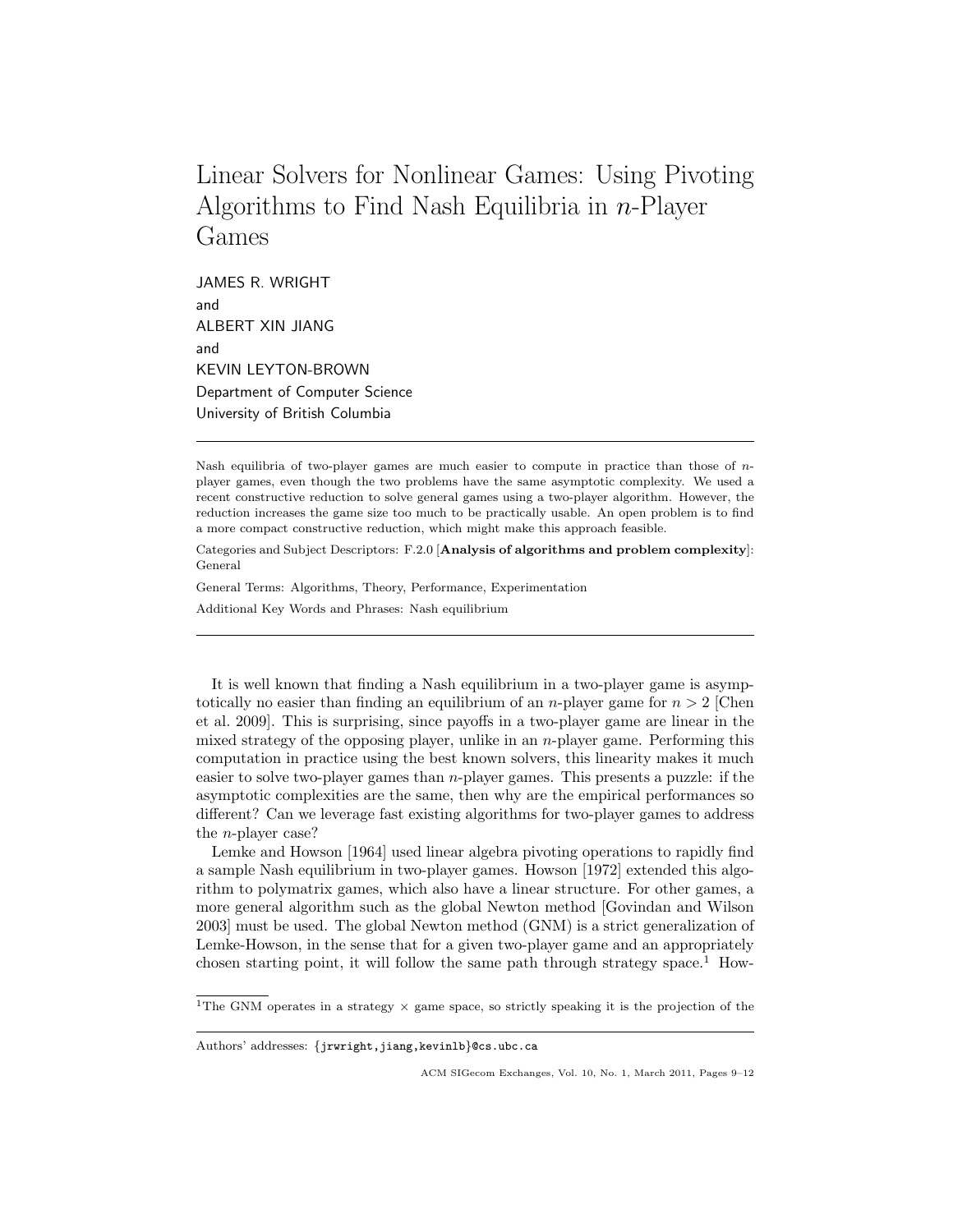## 10 · James R. Wright et al.

ever, the GNM does so much less efficiently, since it uses numerical path-following techniques rather than pivoting operations. This makes a big difference to practical performance; for example, Govindan and Wilson proposed to solve multiple polymatrix games just to find a good starting point for the GNM [Govindan and Wilson 2004].

Initially, it was not known how to exploit the theoretical equivalence between two-player and  $n$ -player games, because the reductions used to prove the equivalence were not constructive. However, Feige and Talgam-Cohen [2010] recently presented a direct reduction from n-player games to two-player games, via polymatrix games. This suggests a way to efficiently compute a sample equilibrium in  $n$ -player games: first "linearize" the game using the constructive reduction, then apply a linearity-exploiting algorithm to the linearized game. In this letter we describe an investigation of this approach. See the appendix for implementation details and timing results.

The Feige-Talgam-Cohen (henceforth FTC) reduction converts an arbitrary normalform game into an approximately equivalent polymatrix game. It does this by introducing *mediator agents*, each of which plays a single strategy with approximately the same probability that a specific pure strategy profile will be played, based on the strategies of the original players. The original players' payoffs then depend only on linear combinations of their payoffs for each pure strategy profile of the other players, and so the reduced game is a polymatrix game, which can then be solved using the Howson algorithm.

Overall, we observed that this method was a very slow way of computing a sample Nash equilibrium. The slow performance was attributable to the large number of additional agents introduced by the reduction. Specifically, one mediator agent is introduced for each i-incomplete pure strategy profile (i.e., each profile of pure strategies for each agent other than i); hence  $\Omega(nk^{n-1})$  mediator agents are required, where  $k$  is the number of pure strategies for each agent. The exponential increase in the number of agents means that the linear algorithm must operate on strategy profiles of length  $\Omega(n k^n)$ . In contrast, the GNM algorithm, although it cannot exploit linearity, need only operate in an  $O(n)$ -dimensional space.

One might wonder how a polynomial reduction could produce an exponential number of agents. The reduction generates  $\Omega(nk^n)$  constant-sized polymatrix payoff matrices for the polymatrix version of the game. These matrices are then combined into an  $\Omega(nk^n) \times \Omega(nk^n)$  two-player payoff matrix, which is polynomial in the size of the original normal-form game  $(\Omega(k^n))$ . Crucially, a normal-form representation for the reduced game, which would be of size  $\Omega(k^{nk^n})$ , is never generated.

We note that the FTC reduction was never intended to be compact in terms of the number of agents. A reduction which was improved to be both constructive and compact could make this approach a feasible way to efficiently compute a sample Nash equilibrium in n-player games. It may also be worthwhile to consider reductions from compactly represented games instead of from games in normal form. Daskalakis et al. [2006] showed a polynomial reduction from instances of any compact representation satisfying certain reasonable properties to two-player games. However, this reduction is indirect. If the FTC approach could be adapted to take

path onto strategy space that is the same.

ACM SIGecom Exchanges, Vol. 10, No. 1, March 2011, Pages 9–12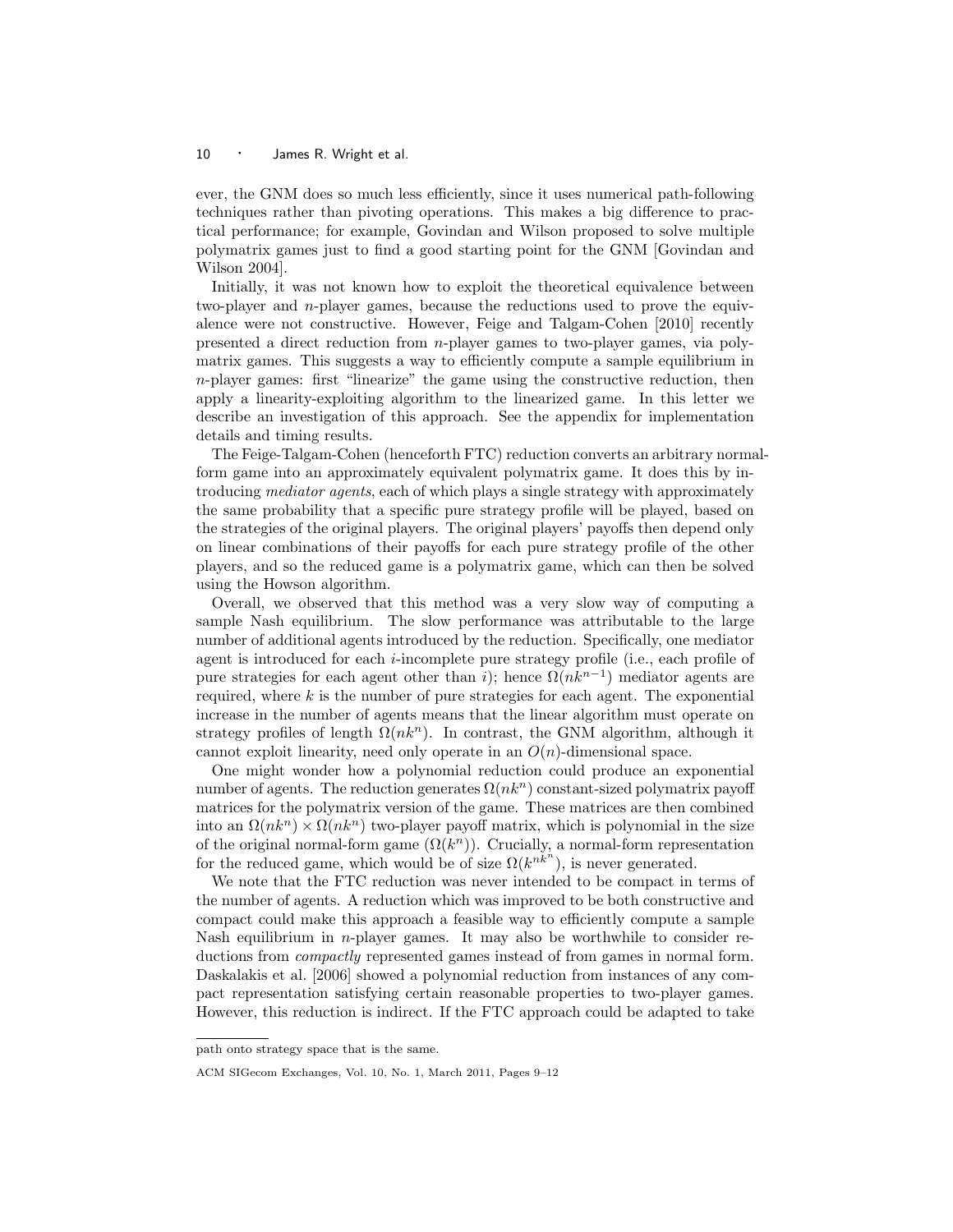compactly represented games as inputs, we would have a constructive reduction that generates a number of agents polynomial in the size of the representation.

#### REFERENCES

- Chen, X., Deng, X., and Teng, S. 2009. Settling the complexity of computing two-player Nash equilibria. Journal of the  $ACM$  (JACM) 56, 3, 1–57.
- Daskalakis, C., Fabrikant, A., and Papadimitriou, C. 2006. The game world is flat: The complexity of Nash equilibria in succinct games. Automata, Languages and Programming, 513–524.
- FEIGE, U. AND TALGAM-COHEN, I. 2010. A direct reduction from k-player to 2-player approximate Nash equilibrium. Arxiv preprint arXiv:1007.3886 .
- Govindan, S. and Wilson, R. 2003. A global Newton method to compute Nash equilibria. Journal of Economic Theory 110, 1, 65–86.
- Govindan, S. and Wilson, R. 2004. Computing Nash equilibria by iterated polymatrix approximation. Journal of Economic Dynamics and Control 28, 7, 1229–1241.
- Howson, J. 1972. Equilibria of polymatrix games. Management Science 18, 5, 312–318.
- LEMKE, C. AND HOWSON, J. 1964. Equilibrium points of bimatrix games. Journal of the Society for Industrial and Applied Mathematics 12, 2, 413–423.
- McKelvey, R., McLennan, A., and Turocy, T. 2007. Gambit: Software tools for game theory, version 0.2007. 01.30.
- Nudelman, E., Wortman, J., Shoham, Y., and Leyton-Brown, K. 2004. Run the GAMUT: A comprehensive approach to evaluating game-theoretic algorithms. In Proceedings of the Third International Joint Conference on Autonomous Agents and Multiagent Systems. 880–887.

### A. APPENDIX

We used GAMUT [Nudelman et al. 2004] to generate 10 uniform random games each of  $3, 4, \ldots, 18$  players. Each player had two pure strategies. We converted each game to a polymatrix game using the FTC reduction. We then applied Howson's [1972] algorithm to the converted game. We refer to this procedure as reduced-Howson.

Feige and Talgam-Cohen [2010] provide reductions using a multiplication gadget that operates on binary representations of probabilities, and another, much simpler version that operates on unary representations. Both versions take an approximation preci-



Fig. 1. Time to find a sample Nash equilibrium using GNM and reduced-Howson.

sion as a parameter. At low precisions, the unary version uses fewer auxiliary agents, so we used the unary version with precisions of both 4 and 8 unary digits (equivalent to 2 or 3 binary digits, respectively). This is very imprecise! But even these approximations turned out to be quite computationally expensive. Figure 1 compares the running times of reduced-Howson (with both approximation precisions) to those of the GNM solver provided in GAMBIT [McKelvey et al. 2007]. The GNM solver completed for all but three of our 160 test games. The reduced-Howson solvers with 4 and 8 digits of precision solved 40 and 30 games respectively;

ACM SIGecom Exchanges, Vol. 10, No. 1, March 2011, Pages 9–12